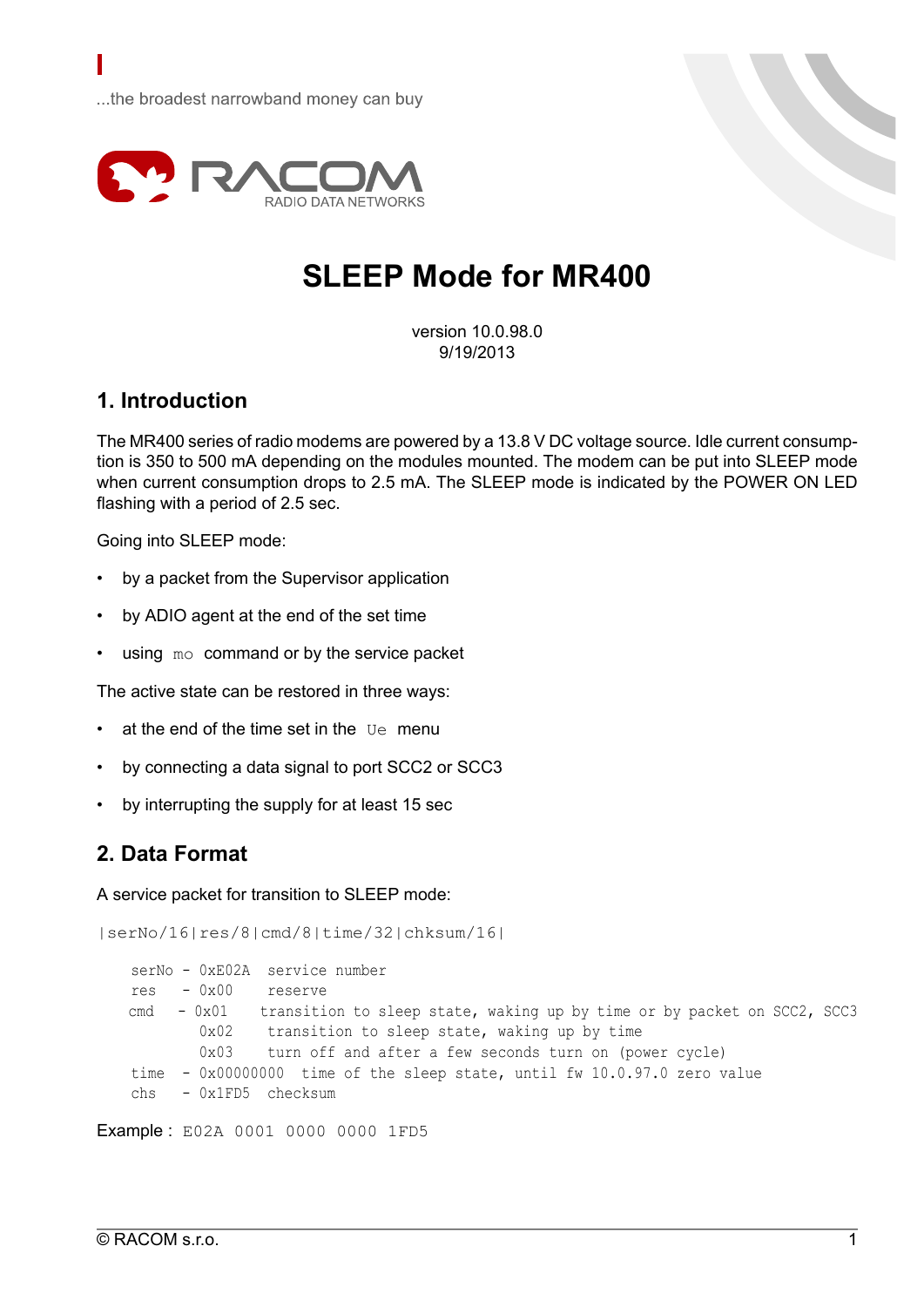Since fw 10.0.98.0 and modem board 7.1 there are active the commands cmd 0x02, 0x03. The sleep time can be written on position time in cmd 0x01, 0x02.

An example command to sleep for 10 seconds:

E02A 0001 0000 000A 1FCB

Example of calculating the checksum:

0x0 - 0xE02A - 0x0001 -0x0000 -0x000A = 0x1FCB

#### Reply format:

|serNo/16|res/8|cmd/8|time/32| serNo - 0xE02A service number res - 0x00 reserve cmd - 0x01 command time - 0x.. time kept in sleep mode (seconds)

**Example for time**  $20 \text{dec} = 0 \times 14 \text{ sec}$ : E02A 0001 0000 0014

Time remaining in the sleep mode is taken from the menu Unit edit or from  $\alpha$ lar(m) time in the destination modem or from item  $time$  in service packet, which takes precedence.

Parameter  $m(\circ)$  de in the Unit edit must have a value of 1.

## **3. Implementation in MORSE**

Transition to **sleep mode**:

- 1. the CU can by switched into SLEEP mode at any time from the control application Supervisor, which can be a part of the Ranec sw
- 2. by configuration of ADIO agent, the presence of the ADIO module is not necessary. The mode power control (solar) is chosen, the active time for CU is selected, see the ex-ample [Section](#page-2-0) 4.2, "Active time". The activity time GPe Opd1s is recommended to be set to at least 30 sec. For a shorter time it is difficult to change the configuration later. It is also recommended to set the alar(m) time in the menu Unit edit in advance.
- 3. by service packet E02A 0001 0000 0000 1FD5, packet type 0x10. The condition is to set the quiet time using the parameter alar (m) time in the menu Unit edit.
- 4. or from menu  $(m)$  isc  $p(o)$  wer save. The condition is the alar  $(m)$  time again.

After the arrival of the command a reply is sent and then after a time delay of 500 ms the radio modem switches to sleep mode.

The **active state** can be restored in three ways:

1. at the end of the  $\alpha$ lar(m) time in the Unit edit menu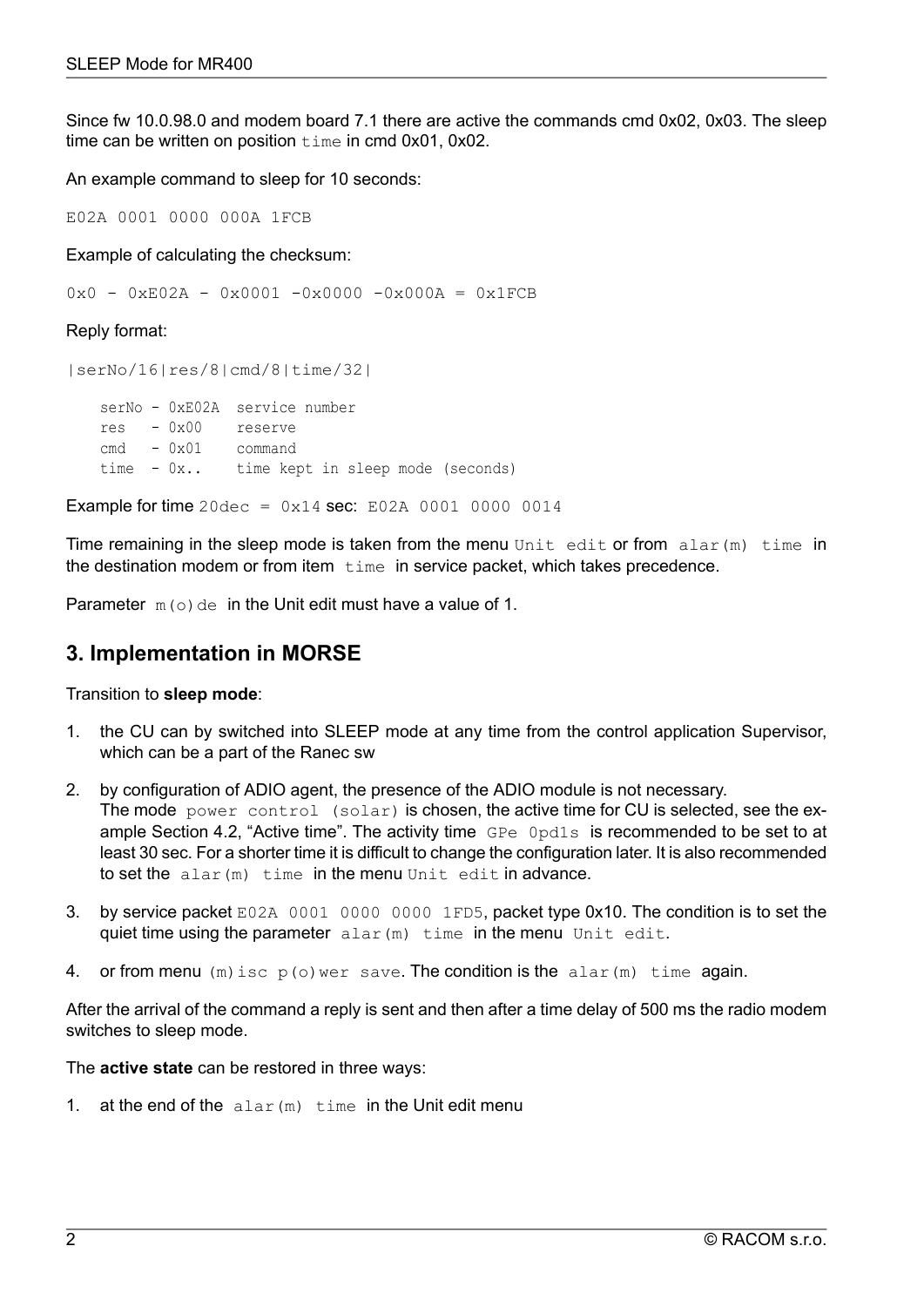2. by sending an arbitrary data packet to SCC2 or SCC3; this option applies from HW version 4.2, i.e. from version "mmu30" of module SCC2+3. The "wake up" data can be 1 or more bytes of data sent from external equipment with a speed of 115.2 kbit/s or lower.

The transition of the modem to its active state requires a certain amount of time:

- SCC2 and SCC3 activate for approx. 500 ms, and only then is a packet received and ACK sent; it is necessary to count on this during configuration of the packet source, for example, by secure transmission with repeating
- The radio channel activates for approx. 7 sec, after which the message is transferred to the radio network
- 3. by interrupting the power supply for more than 15 sec

## **4. Configuration Parameters**

The configuration example - switching the quiet periods according to menu  $\text{Unit}$  edit and active periods according to ADIO agent:

### **4.1. Quiet time**

In the menu (U)  $nit$  (e) dit select the sleep mode duration and the mode. This setting is also necessary for the switching into sleep state by the ADIO agent. Commands used:

```
Ue
m20 ... CU stays in the power-saving mode (SLEEP) for 20 sec
o1 ... the whole CU including the radio part is switched into sleep state
```

```
Power saving:
alar(m) time:20s m(o)de:0001
```

```
alarm time: the time between 10 to 86400 sec
mode: 0001 - radio and modem part go into sleep mode
           0000 - only radio part goes into sleep mode
```
### **4.2. Active time**

Choose the activity time using the ADIO agent. Then the CU switches into sleep state. Valid from version sw 758 and from HW 4.1. The ADIO agent description is located among [protocols](https://www.racom.eu/eng/support/prot/adio/index.html)<sup>1</sup>. Used commands:

```
GPe 0td
   0pd o20 ... 200 ms pooling
        O1 ... mode power control (solar)
        1s30 ... 30 sec activity time, asleep after 30 sec
```
After setting this up the CU switches periodically for 20 sec into sleep mode. This is indicated by the POWER ON LED flashing. It then switches for 30 sec into standard working mode.

<sup>&</sup>lt;sup>1</sup> https://www.racom.eu/eng/support/prot/adio/index.html